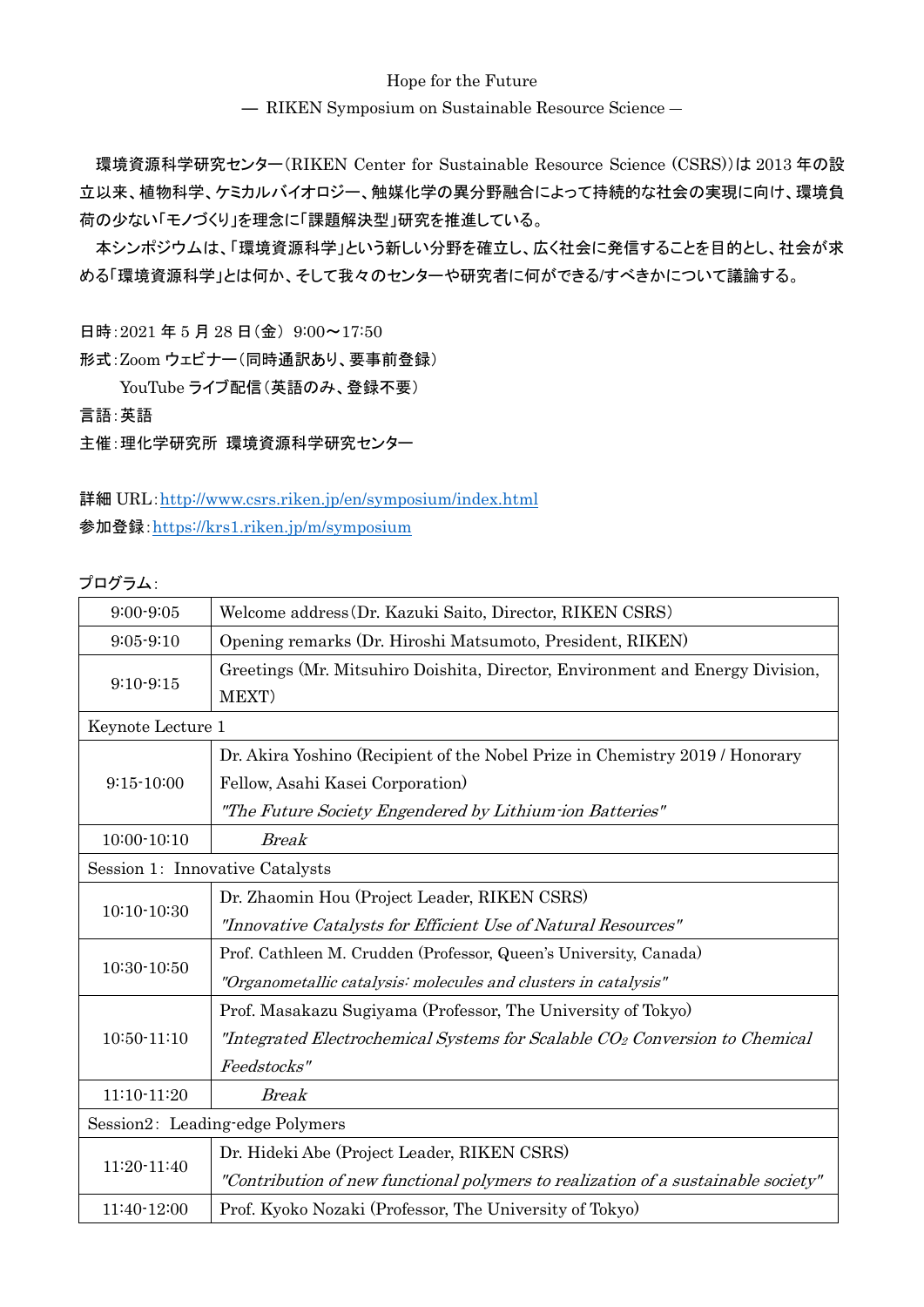|                   | "Heterolytic Cleavage of H <sub>2</sub> for Hydrogenolysis of Polar Bonds"       |
|-------------------|----------------------------------------------------------------------------------|
| 12:00-12:20       | Prof. Sudesh Kumar (Professor, Universiti Sains Malaysia)                        |
|                   | "Development of a sustainable and low cost process for the production of         |
|                   | biodegradable plastics (polyhydroxyalkanoates) from oil palm biomass"            |
| 12:20-13:20       | Lunch                                                                            |
|                   | Session 3: Innovative Plant Biotechnology                                        |
|                   | Dr. Minami Matsui (Project Leader, RIKEN CSRS)                                   |
|                   | "To the goal of Innovative plant biotechnology                                   |
| 13:20-13:40       | Contributing to sustainable food and biomass production through development      |
|                   | of plant trait improvement techniques-"                                          |
|                   | Prof. Wilhelm Gruissem (Professor, ETH Zürich)                                   |
| 13:40-14:00       | "Genetic engineering and CRISPR-Cas9 strategies for sustainable micronutrient    |
|                   | and yield increases in rice and cassava"                                         |
|                   | Dr. Ken Shirasu (Vice Project Leader, RIKEN CSRS)                                |
| 14:00-14:20       | "Plant Symbiosis Research for Agricultural and Environmental Sustainability"     |
| 14:20-14:30       | <b>Break</b>                                                                     |
|                   | Session 4: Metabolic Genome Engineering                                          |
|                   | Dr. Akihiko Kondo (Project Leader, RIKEN CSRS)                                   |
| 14:30-14:50       | "Metabolic genome engineering project: Overview and examples in                  |
|                   | microorganisms"                                                                  |
| 14:50-15:10       | Prof. Anne Osbourn (Professor, John Innes Centre, UK)                            |
|                   | "Finding drugs in the garden: Harnessing plant metabolic diversity"              |
| $15:10 - 15:30$   | Dr. Masami Hirai (Vice Project Leader, RIKEN CSRS)                               |
|                   | "Approaches to metabolic genome engineering of plant"                            |
| $15:30-15:40$     | Break                                                                            |
|                   | Session 5: Early career scientists                                               |
| 15:40-15:50       | Dr. Sobi Asako (Senior Scientist, RIKEN CSRS)                                    |
|                   | "Towards Sustainable Organic Synthesis Using Sodium"                             |
| 15:50-16:00       | Dr. Miki Fujita (Senior Scientist, RIKEN CSRS)                                   |
|                   | "Plant Phenomics Links Between Plant Science and the Future of Agriculture"      |
|                   | Dr. Masanori Izumi (Senior Scientist, RIKEN CSRS)                                |
| 16:00-16:10       | "Dissecting a recycling system in plants- towards the development of             |
|                   | sustainable agricultural production"                                             |
| Keynote Lecture 2 |                                                                                  |
| $16:10 - 16:55$   | Prof. Johan Rockström (Director, Potsdam Institute for Climate Impact Research   |
|                   | / Professor, Earth System Science, University of Potsdam)                        |
|                   | " Sustainable Resource Science in the Anthropocene: Governing the Global Commons |
|                   | within Planetary Boundaries"                                                     |
| 16:55-17:05       | <b>Break</b>                                                                     |
| 17:05-17:45       | Panel discussion                                                                 |
| 17:45-17:50       | Closing remarks (Dr. Yuko Harayama, Executive Director, RIKEN)                   |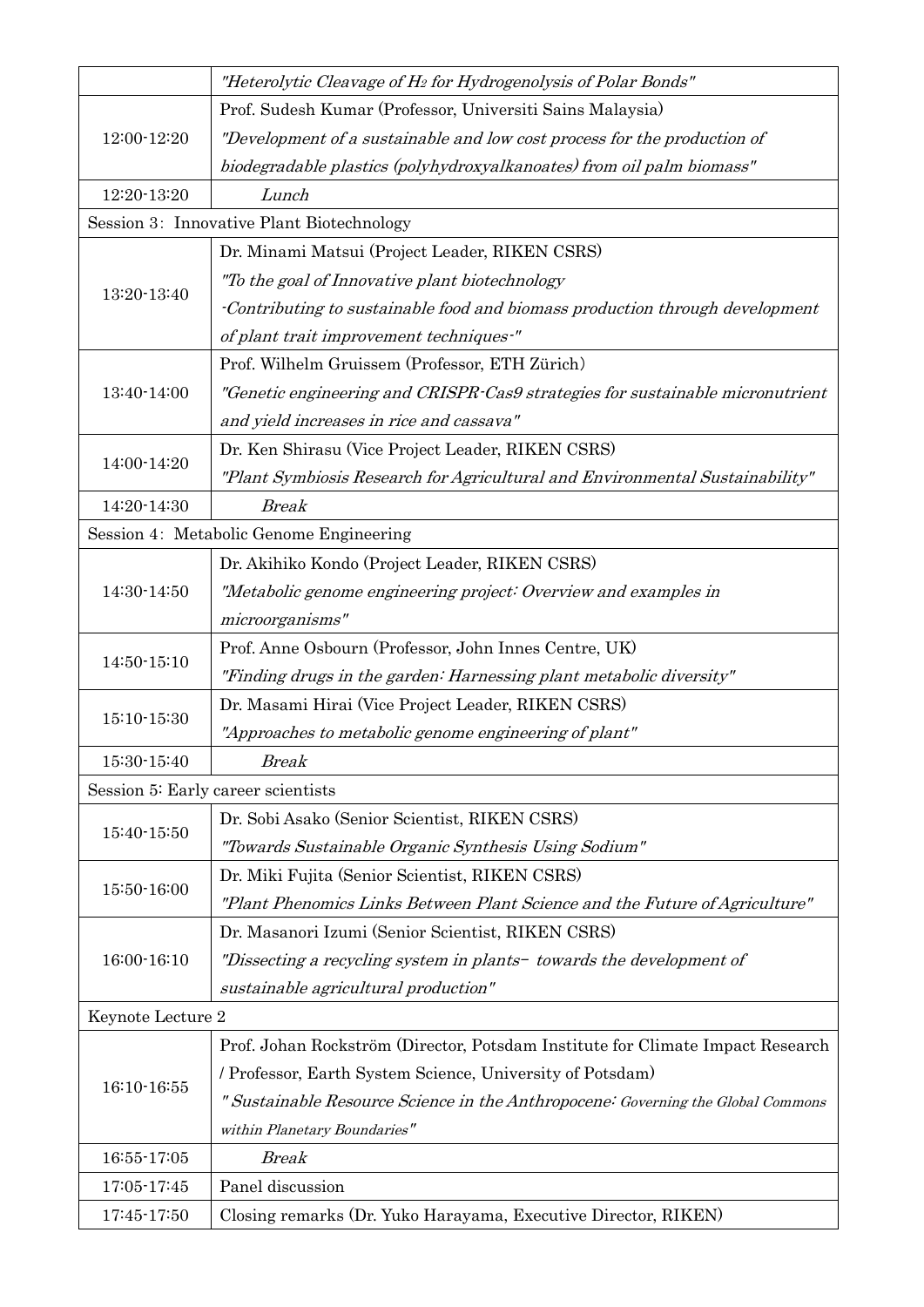<問い合わせ> 国立研究開発法人理化学研究所 環境資源科学研究センター [csrs@riken.jp](mailto:csrs@riken.jp)

<個人情報に関する取扱について>

提供いただいた個人情報は,集計および主催者からの連絡に利用させていただきます。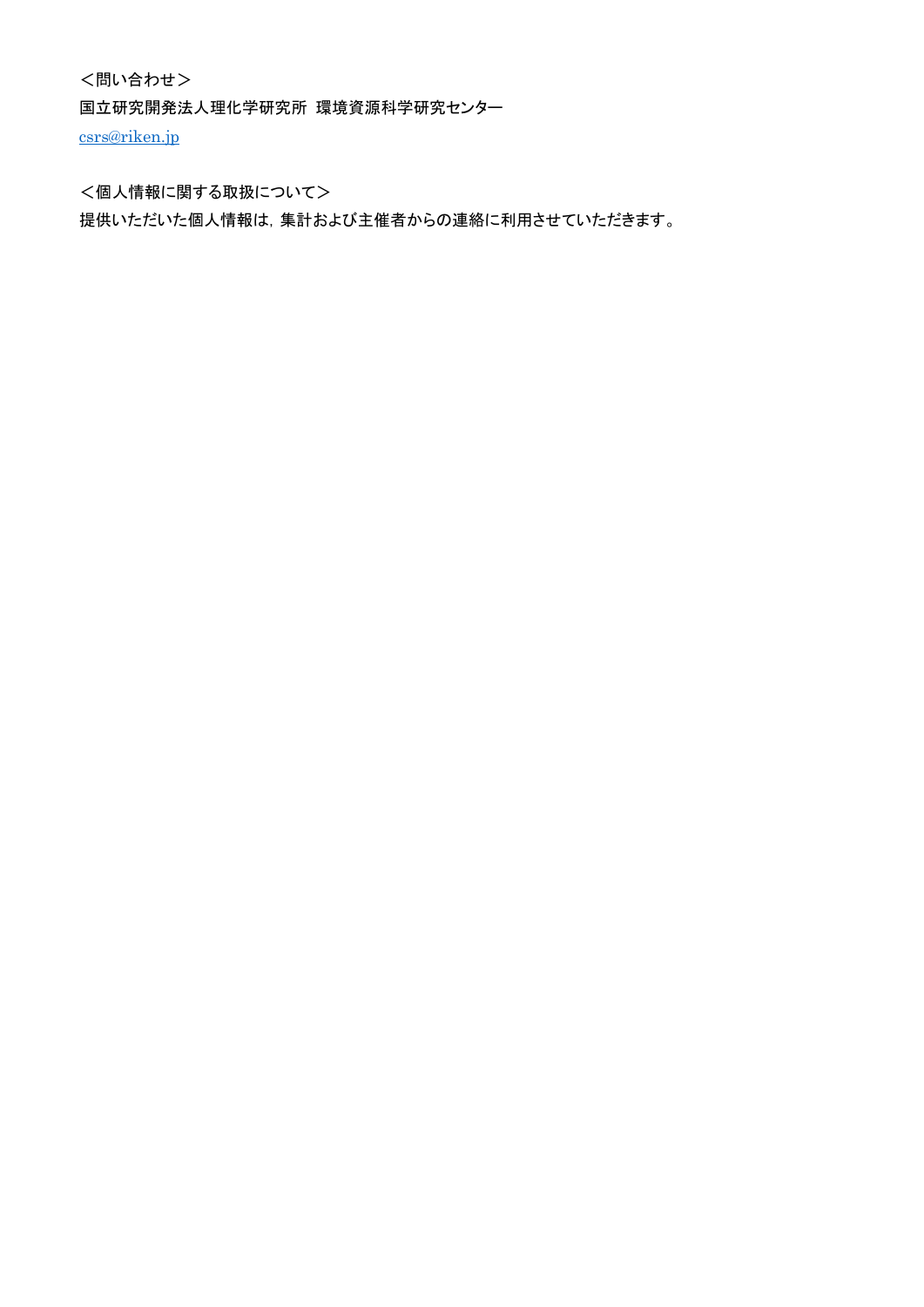## Hope for the Future

## ― RIKEN Symposium on Sustainable Resource Science ―

Since its establishment in 2013, CSRS has been promoting "problem-solving" research based on the principle of "manufacturing" with a low environmental impact, with the aim of realizing a sustainable society through the integration of different fields of plant science, chemical biology, and catalytic chemistry. The purpose of this symposium is to establish a new field of "sustainable resource science" for the realization of the Sustainable Development Goals (SDGs) and to widely disseminate this field to society, and to allow us to discuss society's expectation of "sustainable resource science" and what our centers and researchers can and should do to make this all possible. Dr. Akira Yoshino (recipient of the Nobel Prize in Chemistry 2019) and Professor Johan Rockström (Director of the Potsdam Institute for Climate Impact Research) will give talks as keynote speakers.

Friday, May 28, 2021 9:00 am to 5:50 pm JST

Zoom Webinar

\* Simultaneous interpretation will be provided.

\* Pre-registration is required.

Live-stream on YouTube ( [https://youtu.be/5Gz8GOyqVVQ\)](https://youtu.be/5Gz8GOyqVVQ)

\* English only

\* Free to access

Language: English

Organizer: RIKEN Center for Sustainable Resource Science (CSRS)

Detail:<http://www.csrs.riken.jp/en/symposium/index.html> Registration:<https://krs1.riken.jp/m/symposium>

Program:

| $9:00 - 9:05$                   | Welcome address (Dr. Kazuki Saito, Director, RIKEN CSRS)                      |  |
|---------------------------------|-------------------------------------------------------------------------------|--|
| $9:05 - 9:10$                   | Opening remarks (Dr. Hiroshi Matsumoto, President, RIKEN)                     |  |
| $9:10-9:15$                     | Greetings (Mr. Mitsuhiro Doishita, Director, Environment and Energy Division, |  |
|                                 | MEXT)                                                                         |  |
| Keynote Lecture 1               |                                                                               |  |
| $9:15 - 10:00$                  | Dr. Akira Yoshino (Recipient of the Nobel Prize in Chemistry 2019 / Honorary  |  |
|                                 | Fellow, Asahi Kasei Corporation)                                              |  |
|                                 | "The Future Society Engendered by Lithium ion Batteries"                      |  |
| $10:00 - 10:10$                 | Break                                                                         |  |
| Session 1: Innovative Catalysts |                                                                               |  |
| $10:10-10:30$                   | Dr. Zhaomin Hou (Project Leader, RIKEN CSRS)                                  |  |
|                                 | "Innovative Catalysts for Efficient Use of Natural Resources"                 |  |
| 10:30-10:50                     | Prof. Cathleen M. Crudden (Professor, Queen's University, Canada) *21:30 EDT  |  |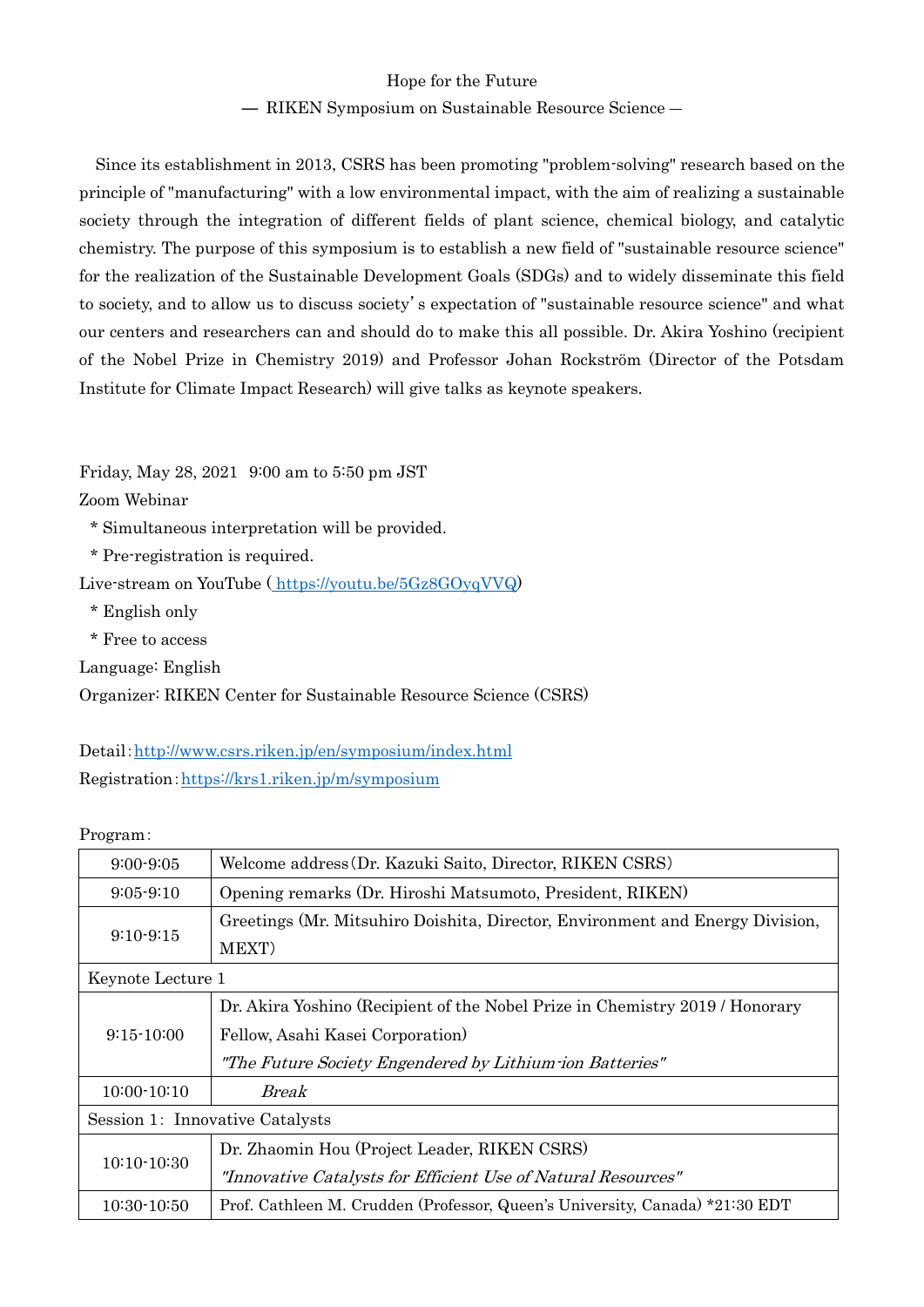|                 | "Organometallic catalysis: molecules and clusters in catalysis"                   |
|-----------------|-----------------------------------------------------------------------------------|
| $10:50 - 11:10$ | Prof. Masakazu Sugiyama (Professor, The University of Tokyo)                      |
|                 | "Integrated Electrochemical Systems for Scalable CO2 Conversion to Chemical       |
|                 | Feedstocks"                                                                       |
| $11:10-11:20$   | <b>Break</b>                                                                      |
|                 | Session2: Leading-edge Polymers                                                   |
|                 | Dr. Hideki Abe (Project Leader, RIKEN CSRS)                                       |
| 11:20-11:40     | "Contribution of new functional polymers to realization of a sustainable society" |
|                 | Prof. Kyoko Nozaki (Professor, The University of Tokyo)                           |
| 11:40-12:00     | "Heterolytic Cleavage of H <sub>2</sub> for Hydrogenolysis of Polar Bonds"        |
|                 | Prof. Sudesh Kumar (Professor, Universiti Sains Malaysia) *11:00 MYT              |
| 12:00-12:20     | "Development of a sustainable and low cost process for the production of          |
|                 | biodegradable plastics (polyhydroxyalkanoates) from oil palm biomass"             |
| 12:20-13:20     | Lunch                                                                             |
|                 | Session 3: Innovative Plant Biotechnology                                         |
|                 | Dr. Minami Matsui (Project Leader, RIKEN CSRS)                                    |
| 13:20-13:40     | "To the goal of Innovative plant biotechnology                                    |
|                 | -Contributing to sustainable food and biomass production through development      |
|                 | of plant trait improvement techniques-"                                           |
|                 | Prof. Wilhelm Gruissem (Professor, ETH Zürich)*6:40 CEST                          |
| 13:40-14:00     | "Genetic engineering and CRISPR-Cas9 strategies for sustainable micronutrient     |
|                 | and yield increases in rice and cassava"                                          |
| 14:00-14:20     | Dr. Ken Shirasu (Vice Project Leader, RIKEN CSRS)                                 |
|                 | "Plant Symbiosis Research for Agricultural and Environmental Sustainability"      |
| 14:20-14:30     | Break                                                                             |
|                 | Session 4: Metabolic Genome Engineering                                           |
|                 | Dr. Akihiko Kondo (Project Leader, RIKEN CSRS)                                    |
| 14:30-14:50     | "Metabolic genome engineering project: Overview and examples in                   |
|                 | microorganisms"                                                                   |
| 14:50-15:10     | Prof. Anne Osbourn (Professor, John Innes Centre, UK) *6:50 BST                   |
|                 | "Finding drugs in the garden: Harnessing plant metabolic diversity"               |
|                 | Dr. Masami Hirai (Vice Project Leader, RIKEN CSRS)                                |
| 15:10-15:30     | "Approaches to metabolic genome engineering of plant"                             |
| 15:30-15:40     | <b>Break</b>                                                                      |
|                 | Session 5: Early career scientists                                                |
| 15:40-15:50     | Dr. Sobi Asako (Senior Scientist, RIKEN CSRS)                                     |
|                 | "Towards Sustainable Organic Synthesis Using Sodium"                              |
| 15:50-16:00     | Dr. Miki Fujita (Senior Scientist, RIKEN CSRS)                                    |
|                 | "Plant Phenomics Links Between Plant Science and the Future of Agriculture"       |
| 16:00-16:10     | Dr. Masanori Izumi (Senior Scientist, RIKEN CSRS)                                 |
|                 | "Dissecting a recycling system in plants- towards the development of              |